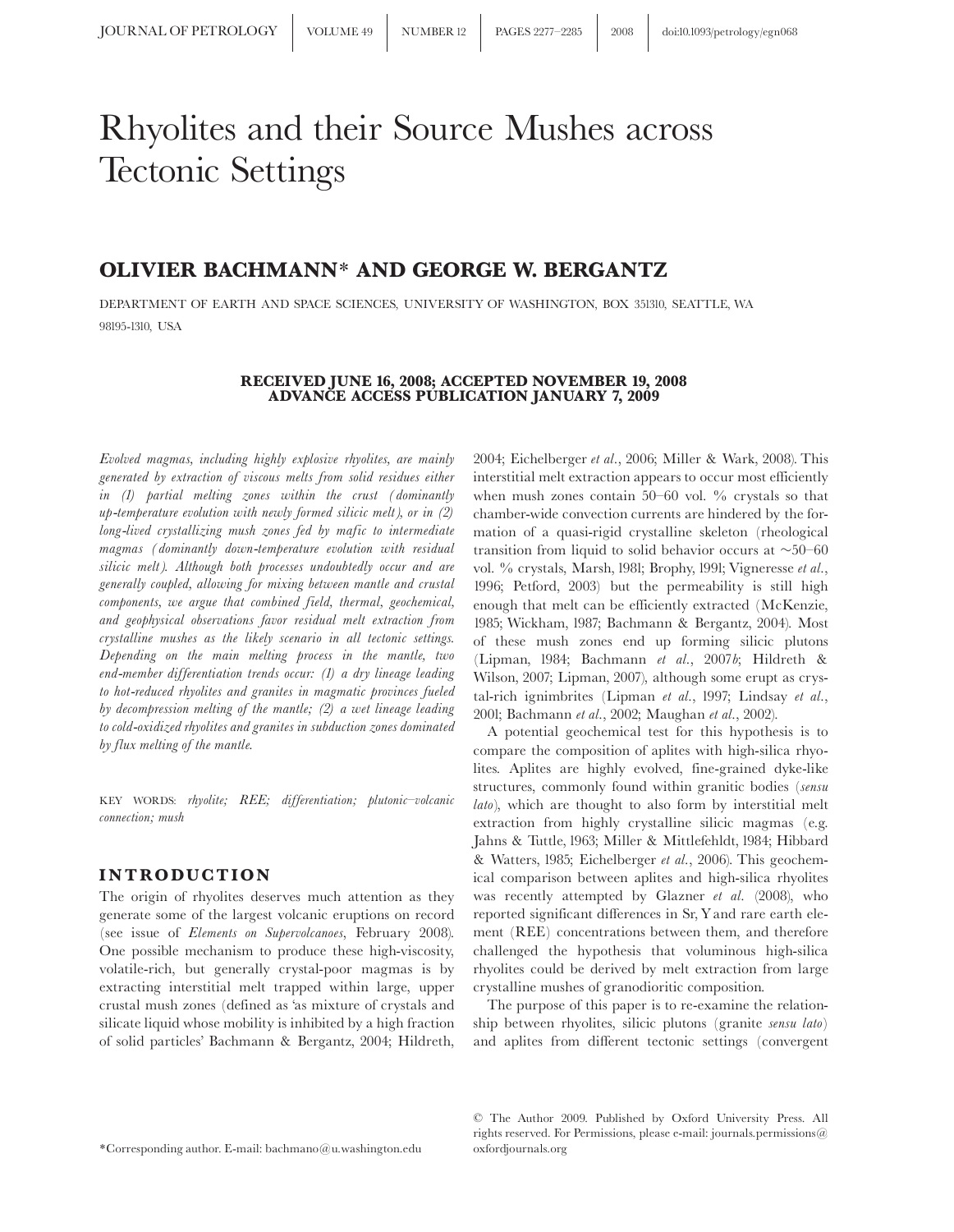margins, divergent margins, and hotspots, fueled by different mantle melting regimes). When integrating independent lines of evidence from geochemical, geophysical and field observations, we argue that rhyolites, silicic plutons and aplites have a clear genetic connection. This connection appears not to be restricted to any particular tectonic setting as co-magmatic silicic plutons, rhyolites, and aplites in a given magmatic province typically represent respectively the solidified mush zones, and the interstitial liquids extracted from them at different stages of evolution.

## TRACE ELEMENTS AND **CRYSTAL RESIDUES**

The Earth's magmatism can be roughly divided in two main trends on the basis of the dominant melting process in the mantle. In a convergent margin environment, mafic magmas (the primary drive of the Earth's magmatism; e.g. Hildreth, 1981) arise dominantly as a result of flux melting, induced by addition of volatiles to the mantle wedge from the subducting slab (e.g. Davies & Stevenson, 1992; Schmidt & Poli, 1998; Ulmer, 2001; Parman & Grove, 2004), and differentiation trends commonly follow a fairly wet (and oxidized) path. In contrast, drier, more reduced conditions dominate in areas of mantle upwelling characteristic of hotspots, continental rifts, and mid-ocean ridges (MOR), as magmatism is produced by near-adiabatic decompression melting of the mantle (e.g. Kushiro, 2001).

The difference in  $P_{\text{H}_2\text{O}}$  and  $f_{\text{O}_2}$  that prevails in the source regions of the different tectonic settings leads to different mineral assemblages. For example, the stability of hydrous minerals, clinopyroxene and oxides is enhanced at the expense of plagioclase in subduction zones (e.g. Holloway & Burnham, 1972; Gaetani et al., 1993).

Because the mineral assemblage present during magma evolution controls the concentrations of trace elements in igneous rocks (e.g. Rollinson, 1993), silicic magmas produced in wet environments show significant differences in trace element concentrations from those in dry environments at comparable silica contents.

As pointed out by Christiansen (2005) and Christiansen & McCurry (2008), rhyolites can be divided in two categories: (1) the hot^dry^reduced rhyolites, occurring mostly above areas of mantle upwelling (hotspots and continental rifts); (2) the cold-wet-oxidized rhyolites, typically found in subduction zones. This observation appears robust despite the presence of hot^dry^reduced rhyolites in some subduction zones (e.g. Puyehue rhyolite, Gerlach et al., 1988) and cold^wet^oxidized examples in extensional environments (e.g. Bishop Tuff; Hildreth, 1979; even if the BishopTuff magma is not as oxidized as most arc rocks, e.g. Scaillet & Evans, 1999). Both types of rhyolites have very similar major element concentrations, but show different trace element contents; in particular, for rare earth elements (REE, Fig. 1). In wet-oxidized environments, crystallization of amphibole and titanite, which sequester middle REE (MREE) and heavy REE (HREE)  $(+ Y)$ (Frey et al., 1978; Hildreth, 1979; Lipman, 1987; Wones, 1989; Bachmann et al., 2005; Davidson et al., 2007a; Glazner et al., 2008), produces an increasingly pronounced U-shaped pattern with progressive differentiation. A deep Eu negative anomaly is not expected, because (1) plagioclase crystallization (which removes Eu and Sr from the melt) can be delayed in water-rich environments (e.g. Johannes & Holtz, 1996), and (2) titanite and amphibole do not take up Eu as much as the other REE (lower partition coefficient for Eu than adjacent REE; e.g. Bachmann et al., 2005). In contrast, the dry, reduced magmas crystallize abundant olivine, pyroxenes, and plagioclase, which



Fig. 1. Typical REE patterns for the two types of high-SiO<sub>2</sub> rhyolite (cold-wet-oxidized and hot-dry-reduced; see text for details) and aplites from different tectonic settings. FC glass refers to interstitial glass from the Fish Canyon magma (Bachmann et al., 2005). Most patterns taken from Glazner et al (2008). Other data obtained from the literature (see text) and Appendix 1.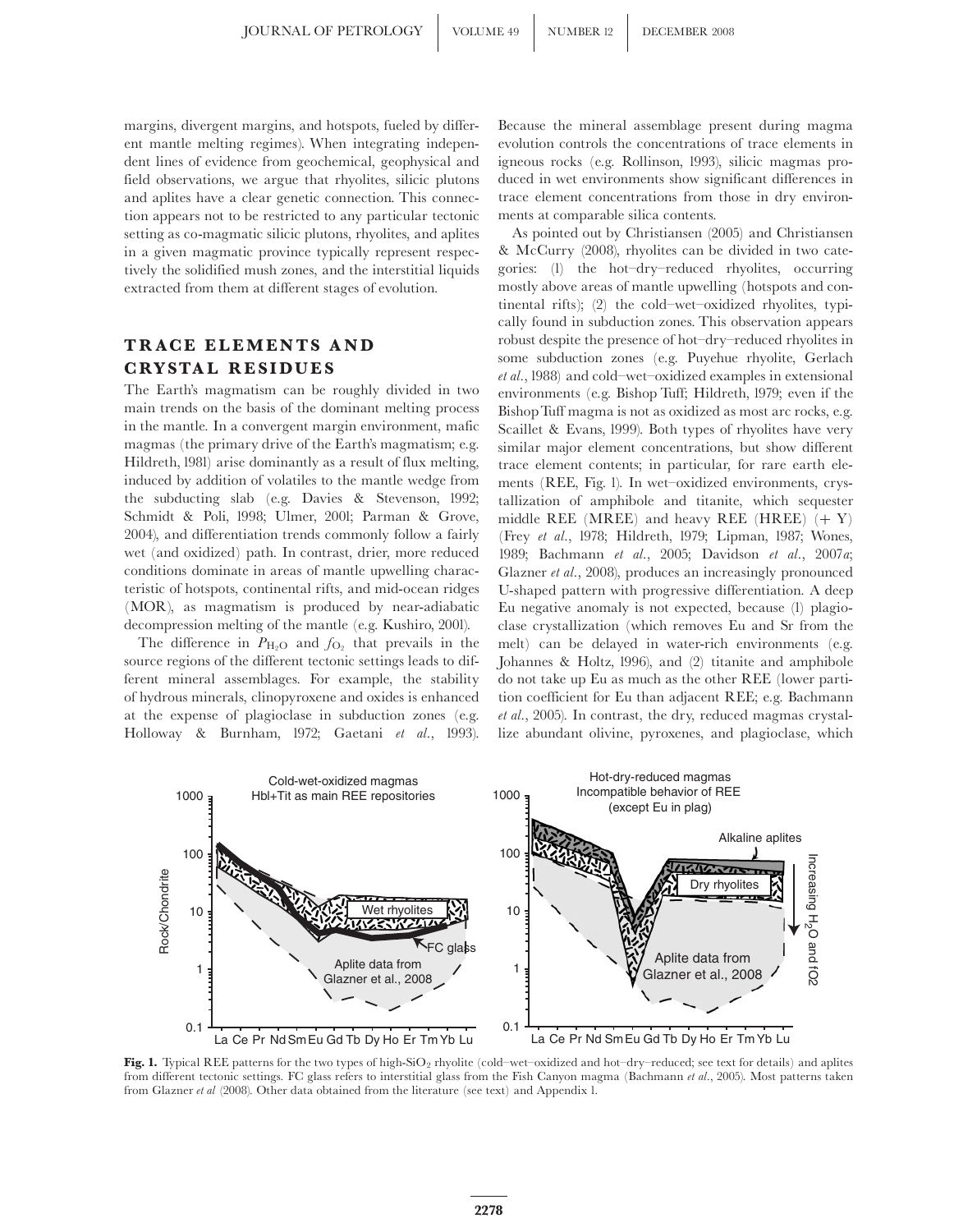do not host REE (except Eu in plagioclase). This assemblage produces REE patterns that show deep, negative Eu anomalies with otherwise fairly straight and distinctively high light REE (LREE) and HREE concentrations [the 'seagull' pattern of Glazner et al. (2008)].

With the exception of garnet, phases other than amphibole, titanite and plagioclase are unlikely to play a major role in the shape of REE patterns. In highly evolved systems  $(>70 \text{ wt } %)$  SiO<sub>2</sub>), REE-rich mineral phases such as allanite, chevkenite, and monazite are common (e.g. Wolff & Storey, 1984; Bea, 1996), but as they occur late in the evolution of magmas and are always in low modal amounts, they have less opportunity to significantly fractionate REE. Only garnet is known to be an important residual phase in high-pressure hydrous mafic magmas (e.g. Hildreth & Moorbath, 1988; Müntener & Ulmer, 2006) and strongly sequesters HREE.

Rhyolites, silicic plutons, and aplites from similar tectonic environments have REE patterns that match those described above (seagull vs MREE-HREE depleted; Fig. 1). Most arc rhyolites [e.g. data from Andean rhyolites of Glazner et al. (2008, fig. 1c) and examples from the Aegean Arc, the Andes and the Taupo Volcanic zone (Fig. 1; see also supplementary data and figure, available for downloading at http//:www.petrology.oxfordjourn als.org; Bryant et al., 2006; Wilson et al., 2006)] have lower MREE and HREE than high-silica rhyolites from hotspot systems and continental rifts. Conversely, REE patterns of aplites from titanite-free hosts (Glazner et al. 2008, fig. 1d) and alkaline leuco-granite (e.g. Charoy & Raimbault, 1994), are much more 'seagull-like', resembling the patterns of rhyolites from hotspots or continental rifts (e.g. Yellowstone, Coso, and Long Valley systems). Glazner et al. (2008) did not reach this conclusion because their focus was on REE (and Sr, Y) concentrations in aplites from the Tuolumne Intrusive Suite, produced by a regional magmatic pulse related to Cretaceous subduction (Bateman & Chappell, 1979), and they compared them with high-silica rhyolites from several magmatic centers not directly resulting from subduction processes [Yellowstone area, Coso volcanic field, SW Nevada volcanic field, Long Valley magmatic system (Glazner et al., 2008, fig. 1b)], although all tectonic settings were compared in their fig. 1c.

Admittedly, some aplites do form more pronounced U-shaped patterns than even the wettest, coldest rhyolites, but this should be expected. Aplites are mostly generated very late in the evolution of large plutonic bodies and are commonly associated with pegmatites, as pointed out by Glazner et al (2008) and several others [at least as far back as Jahns & Tuttle (1963), including those in the Tuolumne Intrusive Suite, studied by Fournier (1968)]. Aplites are typically mobilized after high-silica rhyolites, and therefore record more extreme differentiation patterns (particularly in REE) in water-rich and high- $f_{\text{O}_2}$  environments. Highly evolved cupolas in plutonic bodies (leucogranites) present the same characteristics (i.e. U-shaped REE patterns; e.g. Lipman, 1987; Bryant et al., 2006). In addition, we expect a continuum of REE pattern between the two types of rhyolites; the wettest rhyolites from areas of mantle upwelling (e.g. Bishop Tuff) can have patterns that overlap with arc rhyolites (e.g. Glazner et al., 2008, fig. 1b), and the driest arc-related rhyolites can have seagull-like patterns (e.g. Mitropolous & Tarney, 1992).

## VOLAT ILES, MUSH TEMPER ATURE AND **ERUPTABILITY**

Apart from the difference in REE patterns between rhyolites and aplites, other arguments have been raised against the mush extraction model for hot-dry rhyolites (e.g. Streck & Grunder, 2008). For instance, the magmatic temperatures of these rhyolites are generally higher than those recorded for near-solidus, granodiorite mushes; also, the lack of intermediate compositions erupted in bimodal volcanic fields suggests a paucity of potential source mushy reservoirs. These two observations can be reconciled with the mush model if one considers that there are both hot and cold types of crystalline mush and that intermediate magmas have a lower probability of erupting in tectonic environments that produce the driest magmas as volatile saturation is delayed until more evolved compositions are obtained.

As for rhyolites, granites (sensu lato) have been categorized as hot-dry or cold-wet on the basis of geochemical arguments and zircon saturation temperatures (e.g. Clemens et al., 1986; Frost & Frost, 1997; King et al., 2001; Miller et al., 2003). Therefore, we propose that in hotspot systems and continental rifts, source mushes have hot-dry granitoid compositions (e.g. Barbarin, 1990; Frost & Frost, 1997; Frost et al., 1999; Edwards & Frost, 2000; Schmitt et al., 2000), leading to high-silica rhyolites such as those found in Yellowstone, Coso, and SW Nevada, whereas convergent margins have mushes of cold^wet granodioritic composition (which sometimes erupt as large crystal-rich ignimbrites called the Monotonous Intermediates; Lindsay et al., 2001; Bachmann et al., 2002; Maughan et al., 2002; Bachmann et al., 2005) and will lead to arc rhyolites (Bachmann et al., 2007a; Hildreth, 2007; Fig. 2).

We concur that magmas with intermediate compositions between basalts and rhyolites, which could act as source mush zones for hot-dry-reduced rhyolites in hotspot systems and continental rifts (Streck & Grunder 2008), are rare in the volcanic record [the 'Daly Gap'; recognized since Daly (1925) in bimodal volcanic fields] but not in the plutonic realm. Although alkaline plutonic bodies of intermediate composition (syenites, alkali granitoids) may be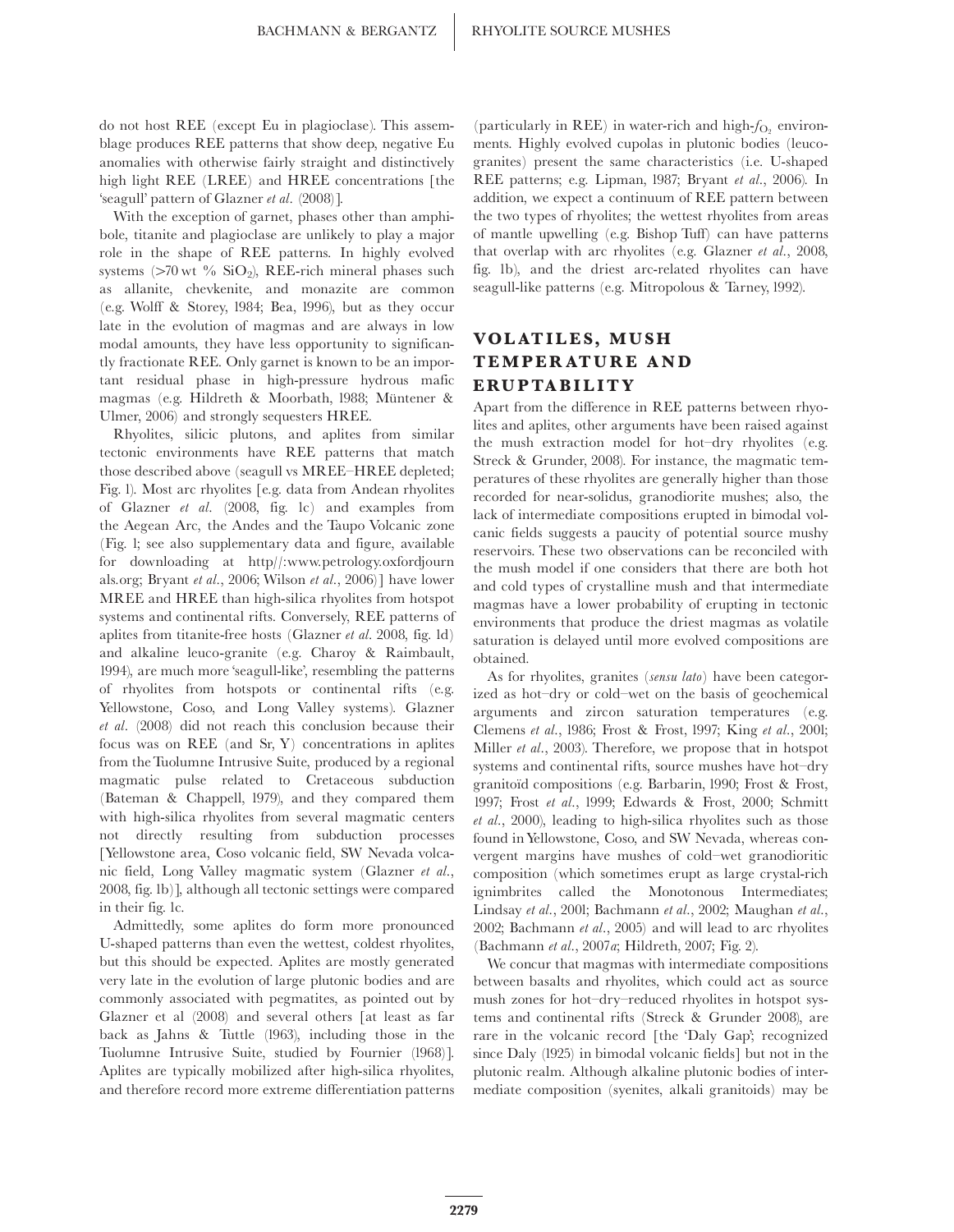

Fig. 2. Relationship between mushes and evolved, crystal-poor caps in different tectonic settings (field examples are from Erikson, 1977, Frost et al., 1999, McNulty et al., 2000, Schmitt et al., 2000).

scarcer than calc-alkaline granodiorites, they cannot be considered rare (e.g. Clemens et al., 1986; Eby, 1990; Chappell et al., 1998; Frost et al., 2001) and are typically found in the same tectonic settings as the hot-dry-reduced rhyolites.

The paucity of erupted intermediate magmas is a likely consequence of the same fundamental difference that generates distinct types of REE patterns: abundance of volatiles in the magmatic crustal column. As demonstrated by the seminal work of Geist et al. (1995) on rhyolites fromVolca'n Alcedo (Galapagos Archipelago), evolved magmas are expected to be eruptible only after they become saturated with volatiles (either by progressive enrichment as a result of crystallization of anhydrous phases and/or addition from the surrounding crust). In both tectonic settings, basalts generally erupt from deep sources by processes independent of volatile saturation, but when these mafic magmas stall in the crust (triggering differentiation), the compositions of subsequently erupted magmas depends on the relative timing of volatile saturation and rheological lock-up, as follows.

In volatile-rich systems, under upper crustal conditions, volatile saturation is reached at intermediate compositions, increasing the likelihood that such compositions will be erupted (Fig. 3). Therefore, andesite^dacitic compositions dominate the volcanic record in subduction zones (e.g. Gill, 1981). More evolved compositions (rhyolites) are rare in subduction zones (Hildreth, 2007) because (1) their parental magmas (andesite or dacite) erupt, and (2) when they do form, rapid crystallization induced by volatile exsolution renders these volatile-laden systems generally too crystal-rich to erupt (Cashman & Blundy, 2000; Miller et al., 2003).

In drier systems, rheological lock-up by cooling-induced crystallization is reached before volatile saturation for the intermediate compositions. Therefore, most alkaline andesites and dacites do not erupt. More differentiation is required for volatiles to accumulate and eruption to occur (Fig. 3), leading to the observed bimodal distribution of



Fig. 3. Curves obtained by MELTS (Version 5.0, Ghiorso & Sack, 1995) of crystal fraction vs  $H_2O$  content in interstitial melts for an andesite composition crystallizing at 2 kb pressure for different initial H2O contents, illustrating the delayed water saturation in drier system, leading to a reduced eruptability.

chemical compositions of erupted products in hotspots and continental rifts.

#### DISTILLING RHYOLITES

Silicic magmas can form either by partial melting of metaigneous and metasedimentary supracrustal materials (see recent references e.g. Bindeman et al., 2008; Bryan et al., 2008; Glazner et al., 2008; Streck & Grunder, 2008) or by fractional crystallization  $(\pm$  assimilation) of mafic parents [countless references since Daly (1914) and Bowen (1928)]. The mush model favors neither of them, as the 50 $-60$  vol. % crystal window can be achieved by either partial melting (up temperature) or progressive crystallization (down temperature). As discussed above, trace (and major) element geochemistry mostly reflects  $P-T^ P_{\text{H}_2\text{O}}$  and  $f_{\text{O}_2}$  conditions in the magma source zones, but has generally been unsuccessful in discriminating between the two processes (see Brophy, 2008). However, by examining lines of evidence that are largely independent of geochemistry, we conclude that crustal melting will be typically less important than fractional crystallization in producing high- $SiO<sub>2</sub>$  magmas. We also stress that magma columns will be dominated by mush zones (e.g. Marsh, 2004) and interstitial liquid extraction when magmas reach intermediate crystallinities.

Melting of pre-existing crustal rocks has been a popular hypothesis for decades, and has become the paradigm for generating silicic magmas following the recognition of 'restitic material' (xenoliths and xenocrystic material) in most large silicic units (e.g. Friedman et al., 1974; Worner et al., 1985; Chappell et al., 1987; Gunnarsson et al., 1998; Charlier et al., 2007; Bindeman et al., 2008; Bryan et al., 2008). In addition, unambiguous isotopic evidence for recycling of crustal material (e.g. Faure, 2001; Davidson et al.,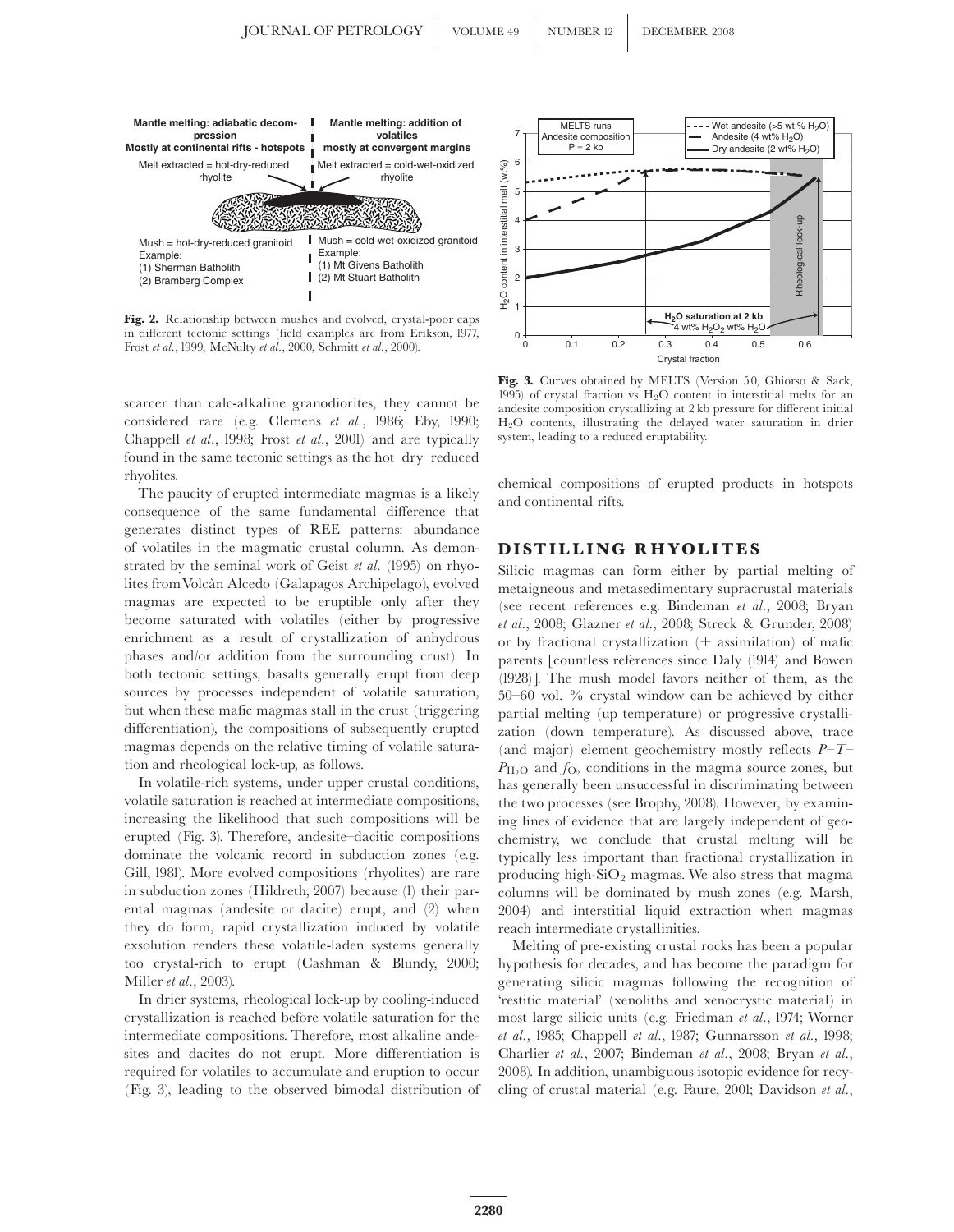2007b) indicates that silicic magmas are open to mass exchange with surrounding crust, and the presence in the rock record of peraluminous felsic rocks suggests that some evolved magmas may be pure partial melts of pelitic material (Munksgaard, 1984; Pichavant et al., 1988; Mahood et al., 1996; Zeck & Williams, 2002; Clarke et al., 2005). Lastly, at least since the publication of the famous memoir by Tuttle & Bowen (1958), crustal melting is thought to alleviate the heat and room problems associated with the emplacement of large bodies of silicic magmas in the midto upper crust.

However, modeling efforts to better constrain the heat budget in basalt-crust interaction (Barboza et al., 1999; Babeyko et al., 2002; Dufek & Bergantz, 2005; Annen et al., 2006) has led to different views, particularly for the large and abundant metaluminous units. State-of-the-art numerical simulations of the energy balance between mafic magmas and the pre-existing crust illustrate how difficult it is to form volumetrically significant amounts of pure crustal melts, even in the deep crust (Barboza et al., 1999; Babeyko et al., 2002; Dufek & Bergantz, 2005; Annen et al., 2006). A very high heat flow from the mantle is required ( $>60$  mW/m<sup>2</sup>; Babeyko et al., 2002), and even in these hot conditions, only the lowermost crust can melt in any significant amounts (using the well-constrained melting behaviors of pelites and amphibolites; Barboza et al., 1999; Babeyko et al., 2002; Dufek & Bergantz, 2005; Annen et al., 2006). Even remelting young intrusive rocks requires large amounts of enthalpy and volatiles (Brown, 2007). Heat and water that inevitably escape during solidification must be replenished by the incoming magmas (e.g. Miller et al., 2003).

In addition to the numerical models of heat and mass transfer within the crust, field observations in exposed crustal sections (the natural laboratories) are also in disagreement with crustal melting being the dominant process in producing voluminous silicic magma bodies. Crustal sections, although sparse (Barboza & Bergantz, 2000; Greene et al., 2006; Jagoutz et al., 2007; Hacker et al., 2008), suggest that widespread crustal melting does not occur even when large pools of mafic melts intrude the lower to mid-crust (Barboza & Bergantz, 2000). Careful investigations of these sections (Voshage et al., 1990; Barboza et al., 1999; Greene et al., 2006; Jagoutz et al., 2007) all conclude that fractional crystallization of mantle-derived basalts occurring synchronously with some assimilation (energy-constrained AFC; e.g. Reiners et al., 1995; Bohrson & Spera, 2001; Thompson et al., 2002) is the dominant differentiation process.

We argue that, by analogy to basaltic lenses in midocean ridges (e.g. Sinton & Detrick, 1992), magmas feeding upper continental crust reservoirs are also generated by interstitial liquid extraction from crystalline mushes (Fig. 4; see also Wickham, 1987; Quick et al., 1994). The presence of crustal 'restitic' material in silicic magmas (including xenocrysts) can be reconciled by partial assimilation of wall-rocks (both in the lower and upper crust; e.g. DePaolo, 1981; DePaolo et al., 1992; Bohrson & Spera, 2001; Beard et al., 2004, 2005), and does not necessarily require an origin by pure crustal melting. Most silicic magmas bodies unquestionably undergo open-system behavior and can blend components from both the mantle and the crust [many decades of references, at least since Daly (1914) and Bowen (1928)]. Energy-efficient reactive bulk assimilation has been recognized in both plutonic (Voshage et al., 1990; Beard et al., 2004, 2005) and volcanic (Charlier et al., 2007) environments.

# THE CHEMICALLY AND THERMALLY OPEN- SYSTEM MUSH MODEL AS THE EARTH'S WAY OF PRODUCING SILICIC MAGMAS

The varieties of physical processes that produce distinct trends of magmatic differentiation are rarely fully expressed through a single chemical index or line of evidence. The mush model discussed herein is based on specific and explicit links between plutons and volcanic systems, and much of the supporting evidence, including field relationships, temporal^compositional relationships and geophysical observations, has been summarized elsewhere (Bachmann & Bergantz, 2004; Hildreth, 2004; Marsh, 2004; Bachmann et al., 2007b; Lees, 2007). Hence, we stress, using all the lines of evidence we could assemble, that interstitial liquid extraction from highly crystalline, long-lived mushes that are open to additions of mass and heat can provide a rationalizing framework to explain compositional diversity among magmas. Crystal mushes physically and chemically control magmatic differentiation and can produce the distinct characteristics observed in rhyolites, from the hot and dry conditions in continental rifts and hotspots, to the colder and wetter magmas more typical in subduction zones.

#### ACKNOWLEDGEMENTS

We acknowledge the financial support of the Swiss National Science Foundation to O.B. and NSF EAR-0440391 and EAR-0711551 to G.W.B. Many thanks go to Calvin Miller, Jonathan Miller, Jim Beard, Denny Geist, and Peter Lipman for constructive comments on earlier versions of this manuscript, and to Bruce Marsh, Eric Christiansen and an anonymous reviewer for thoroughly assessing this work. The efficient editorial handling by Ron Frost is also gratefully acknowledged.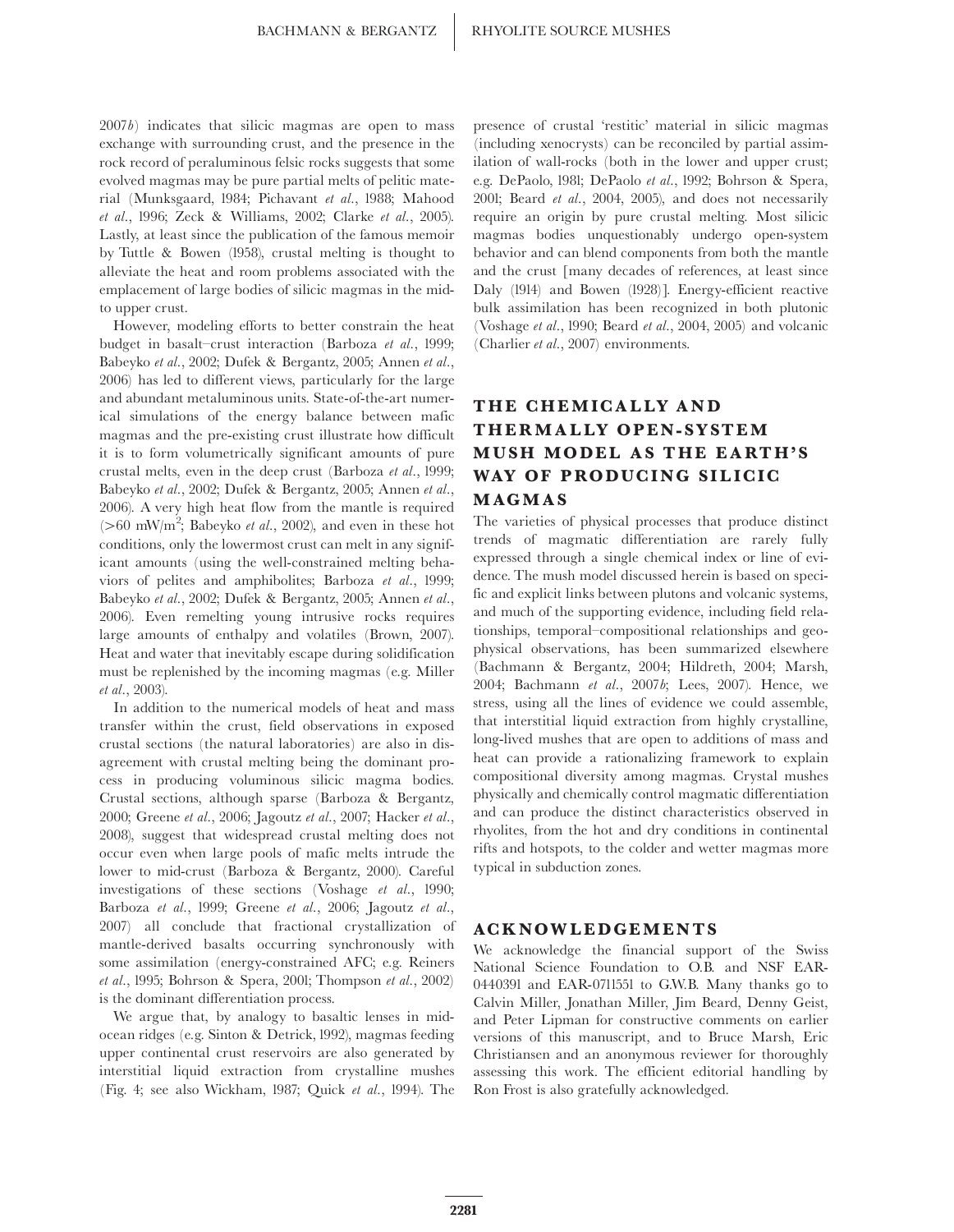

Fig. 4. A schematic comparison of the mush model for (a) mid-ocean ridge (modified from Sinton & Detrick, 1992) and (b) silicic magma chambers in mature continental arcs (modified from Hildreth & Moorbath, 1988, Bachmann & Bergantz, 2004, Marsh, 2004, Hildreth, 2007).

## SUPPLEMENTARY DATA

Supplementary data for this paper are available at *Journal* of Petrology online.

#### REFERENCES

- Allen, S. R. (2001). Reconstruction of a major caldera-forming eruption from pyroclastic deposit characteristics: Kos Plateau Tuff, eastern Aegean Sea. Journal of Volcanology and Geothermal Research  $105$ ,  $141 - 162$
- Annen, C., Scaillet, B. & Sparks, R. S. J. (2006). Thermal constraints on the emplacement rate of a large intrusive complex: the Manaslu Leucogranite, Nepal Himalaya. Journal of Petrology 47, 71-95.
- Babeyko, A. Y., Sobolev, S. V., Trumbull, R. B., Oncken, O. & Lavier, L. L. (2002). Numerical models of crustal scale convection and partial melting beneath the Altiplano-Puna plateau. Earth and Planetary Science Letters 199, 373-388.
- Bachmann, O. & Bergantz, G.W. (2004). On the origin of crystal-poor rhyolites: extracted from batholithic crystal mushes. Journal of Petrology **45**, 1565-1582.
- Bachmann, O., Charlier, B. L. A. & Lowenstern, J. B. (2007a). Zircon crystallization and recycling in the magma chamber of the rhyolitic Kos Plateau Tuff (Aegean Arc). Geology 35, 73-76.
- Bachmann, O., Dungan, M. A. & Bussy, F. (2005). Insights into shallow magmatic processes in large silicic magma bodies: the trace element record in the Fish Canyon magma body, Colorado. Contributions to Mineralogy and Petrology 149, 338-349.
- Bachmann, O., Dungan, M. A. & Lipman, P. W. (2002). The Fish Canyon magma body, San Juan volcanic field, Colorado: rejuvenation and eruption of an upper crustal batholith. Journal of Petrology 43, 1469^1503.
- Bachmann, O., Miller, C. F. & de Silva, S. (2007b). The volcanic^ plutonic connection as a stage for understanding crustal magmatism. Journal of Volcanology and Geothermal Research  $167$ ,  $1-23$ .
- Barbarin, B. (1990). Granitoids: Main petrogenetic classification in relation to origin and tectonic setting. Geological Journal 25, 227-238.
- Barboza, S. A. & Bergantz, G.W. (2000). Metamorphism and anatexis in the mafic complex contact aureole, Ivrea Zone, Northern Italy. Journal of Petrology 41, 1307-1327.
- Barboza, S. A., Bergantz, G.W. & Brown, M. (1999). Regional granulite facies metamorphism in the Ivrea zone: Is the Mafic Complex the smoking gun or a red herring? Geology 27, 447-450.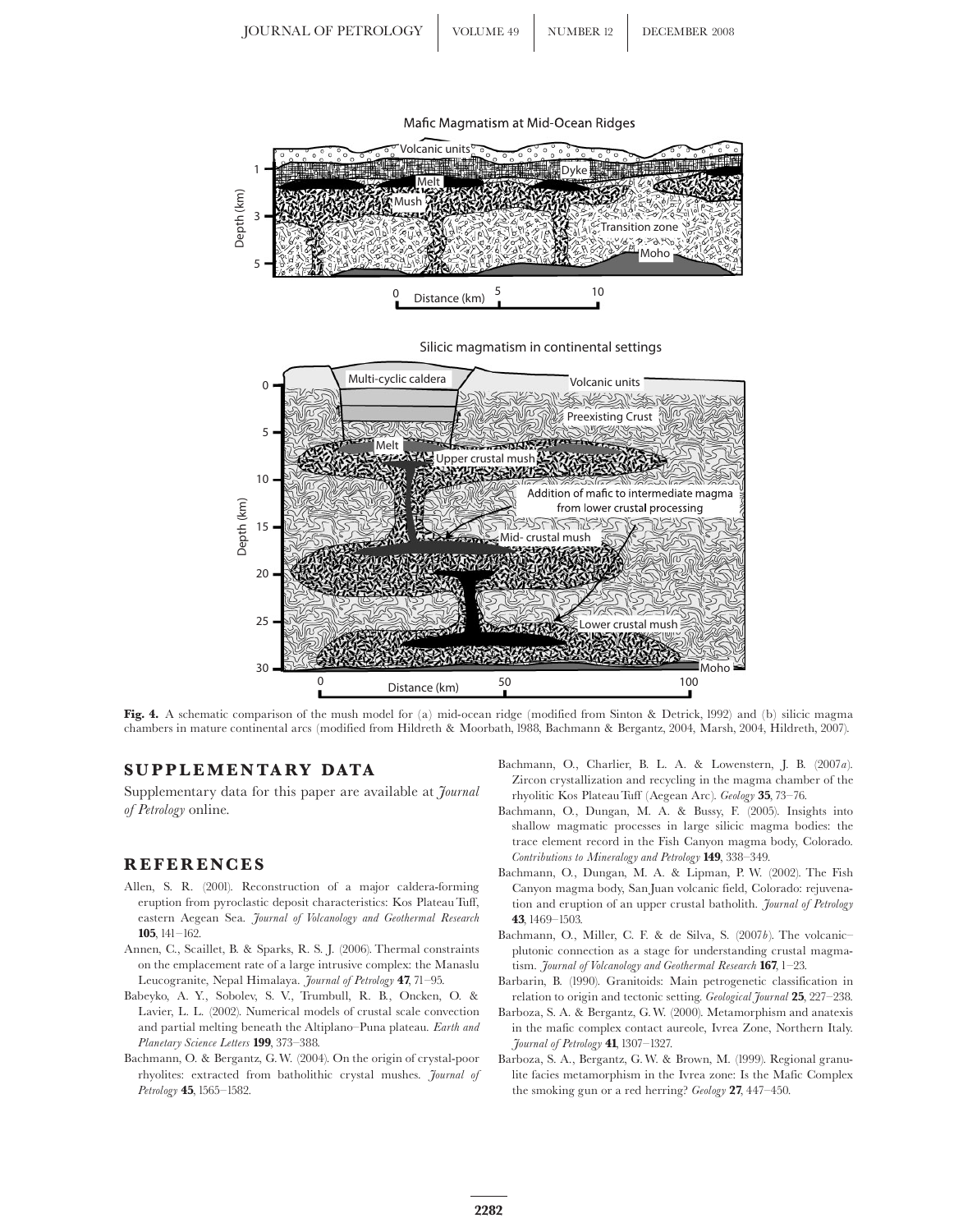- Bateman, P. C. & Chappell, B. W. (1979). Crystallization, fractionation, and solidification of the Tuolumne Intrusive Series, Yosemite National Park, California. Geological Society of America Bulletin 90, 465^482.
- Bea, F. (1996). Residence of REE, Y, Th, and U in granites and crustal protoliths; implications for the chemistry of crustal melts. Journal of Petrology 37, 521-552.
- Beard, J. S., Ragland, P. C. & Crawford, M. L. (2005). Reactive bulk assimilation: A model for crust^mantle mixing in silicic magmas.  $Geology$  33, 681-684.
- Beard, J. S., Ragland, P. C. & Rushmer, T. (2004). Hydration crystallization reactions between anhydrous minerals and hydrous melt to yield amphibole and biotite in igneous rocks: Description and implications. *Journal of Geology* **112**, 617-621.
- Bindeman, I. N., Fu, B., Kita, N. T. & Valley, J.W. (2008). Origin and evolution of silicic magmatism at Yellowstone based on ion microprobe analysis of isotopically zoned zircons. Journal of Petrology 49, 163^193.
- Bohrson,W. A. & Spera, F. J. (2001). Energy-constrained open-system magmatic processes II: application of energy-constrained assimilation^fractional crystallization (EC-AFC) model to magmatic systems. Journal of Petrology  $42$ , 1019-1041.

Bowen, N. L. (1928). The Evolution of Igneous Rocks. New York: Dover.

- Brophy, J. (2008). A study of rare earth element  $(REE)-SiO<sub>2</sub>$  variations in felsic liquids generated by basalt fractionation and amphibolite melting: a potential test for discriminating between the two different processes. Contributions to Mineralogy and Petrology 156, 337-357.
- Brophy, J. G. (1991). Composition gaps, critical crystallinity, and fractional crystallization in orogenic (calc-alkaline) magmatic systems. Contributions to Mineralogy and Petrology 109, 173-182.
- Brown, M. H. (2007). Crustal melting and melt extraction, ascent and emplacement in orogens: mechanisms and consequences. Journal of the Geological Society, London  $164$ , 709-730.
- Bryan, S. E., Ferrari, L., Reiners, P.W., Allen, C. M., Petrone, C. M., Ramos-Rosique, A. & Campbell, I. H. (2008). New insights into crustal contributions to large-volume rhyolite generation in the Mid-Tertiary Sierra Madre Occidental Province, Mexico, revealed by U-Pb geochronology. Journal of Petrology 49, 47-77.
- Bryant, J. A., Yogodzinski, G. M., Hall, M. L., Lewicki, J. L. & Bailey, D. G. (2006). Geochemical constraints on the origin of volcanic rocks from the Andean Northern Volcanic Zone, Ecuador. Journal of Petrology 47, 1147-1175.
- Cashman, K. & Blundy, J. (2000). Degassing and crystallization of ascending andesite and dacite. Philosophical Transactions of the Royal Society of London 358, 1487-1513.
- Chappell, B. W.,White, A. J. R. & Hine, R. (1998). Granite provinces and basement terranes in the Lachlan Fold Belt, southeastern Australia. Australian Journal of Earth Sciences 35, 505-521.
- Chappell, B.W.,White, A. J. R. & Wyborn, D. (1987). The importance of residual source material (restite) in granite petrogenesis. Journal of Petrology  $28$ , 1111-1138.
- Charlier, B. L. A., Bachmann, O., Davidson, J. P., Dungan, M. A. & Morgan, D. (2007). The upper crustal evolution of a large silicic magma body: evidence from crystal-scale Rb/Sr isotopic heterogeneities in the Fish Canyon magmatic system, Colorado. Journal of Petrology **48**, 1875–1894.
- Charoy, B. & Raimbault, L. (1994). Zr-, Th-, and REE-rich biotites differentiates in the A-type granite pluton of Suzhou (Eastern China): the key role of fluorine. Journal of Petrology 35, 919-962.
- Christiansen, E. H. (2005). Contrasting processes in silicic magma chambers: evidence from very large volume ignimbrites. Geological Magazine **142**, 669-681.
- Christiansen, E. N. & McCurry, M. (2008). Contrasting origins of Cenozoic silicic volcanic rocks from the western Cordillera of the United States. Bulletin of Volcanology  $70$ , 251-267.
- Clarke, D. B., Dorais, M., Barbarin, B., et al. (2005). Occurrence and origin of andalusite in peraluminous felsic igneous rocks. Journal of Petrology 46, 441-472..
- Clemens, J. D., Holloway, J. R. & White, A. J. R. (1986). Origin of an A-type granite; experimental constraints. American MIneralogist 71, 317^324.
- Daly, R. A. (1914). Igneous Rocks and their Origin. London: McGraw-Hill.
- Daly, R. A. (1925). The geology of Ascension Island. Proceedings of the American Academy of Arts and Sciences  $60$ , 1-80.
- Davidson, J., Turner, S., Handley, H., Macpherson, C. & Dosseto, A. (2007a). Amphibole 'sponge' in arc crust? Geology  $35$ , 787-790.
- Davidson, J. P., Morgan, D. J., Charlier, B. L. A., Harlou, R. & Hora, J. M. (2007b). Microsampling and isotopic analysis of igneous rocks: implications for the study of magmatic systems. Annual Review of Earth and Planetary Sciences 35, 273-311.
- Davies, J. H. & Stevenson, D. J. (1992). Physical model of source region of subduction zone volcanics. Journal of geophysical Research 92, 2037-2070.
- DePaolo, D. J. (1981). Trace element and isotopic effects of combined wallrock assimilation and fractional crystallization. Earth and Planetary Science Letters 53, 189-202.
- DePaolo, D. J., Perry, F. V. & Baldridge, W. S. (1992). Crustal versus mantle sources in granitic magmas: A two-parameters model based on Nd isotope studies. Transactions of the Royal Society of  $Edinburoh$  83, 439-446.
- Dufek, J. & Bergantz, G. W. (2005). Lower crustal magma genesis and preservation: a stochastic framework for the evaluation of basalt-crust interaction. *Journal of Petrology* 46, 2167-2195.
- Eby, G. N. (1990). The A-type granitoids: a review of their occurrence and chemical characteristics and speculations on their petrogenesis. Lithos **26**, 115-134.
- Edwards, B. R. & Frost, C. D. (2000). An overview of the petrology and geochemistry of the Sherman batholith, southeastern Wyoming: Identifying multiple sources of Mesoproterozoic magmatism. Rocky Mountain Geology 35, 113-137.
- Eichelberger, J. C., Izbekov, P. E. & Browne, B. L. (2006). Bulk chemical trends at arc volcanoes are not liquid lines of descent. Lithos 87, 135^154.
- Erikson, E. H. (1977). Petrology and petrogenesis of the Mount Stuart batholith-plutonic equivalent of the high-alumina basalt association? Contributions to Mineralogy and Petrology 60, 183^207.
- Faure, G. (2001). Origin of Igneous Rocks: the Isotopic Evidence. Berlin: Springer.
- Fournier, R. B. (1968). Mechanisms of alaskite, aplite and pegmatite in a dike swarm,Yosemite National Park, California. In: Coats, R. R., Hay, R. L. & Anderson, C. A. (eds) Studies in Volcanology: A memoir in Honor of Howell Williams, Geological Society of America Memoir 116, 249^274.
- Frey, F. A., Chappell, B. W. & Stephen, D. R. (1978). Fractionation of rare-earth elements in the Tuolumne Intrusive Series. Geology 6, 239-242.
- Friedman, I., Lipman, P. W., Obradovich, J. D., Gleason, J. D. & Christiansen, R. L. (1974). Meteoric water in magmas. Science 184, 1069-1072.
- Frost, B. R., Barnes, C. G., Collins,W. J., Arculus, R. J., Ellis, D. J. & Frost, C. D. (2001). A geochemical classification for granitic rocks. Journal of Petrology  $42$ , 2033-2048.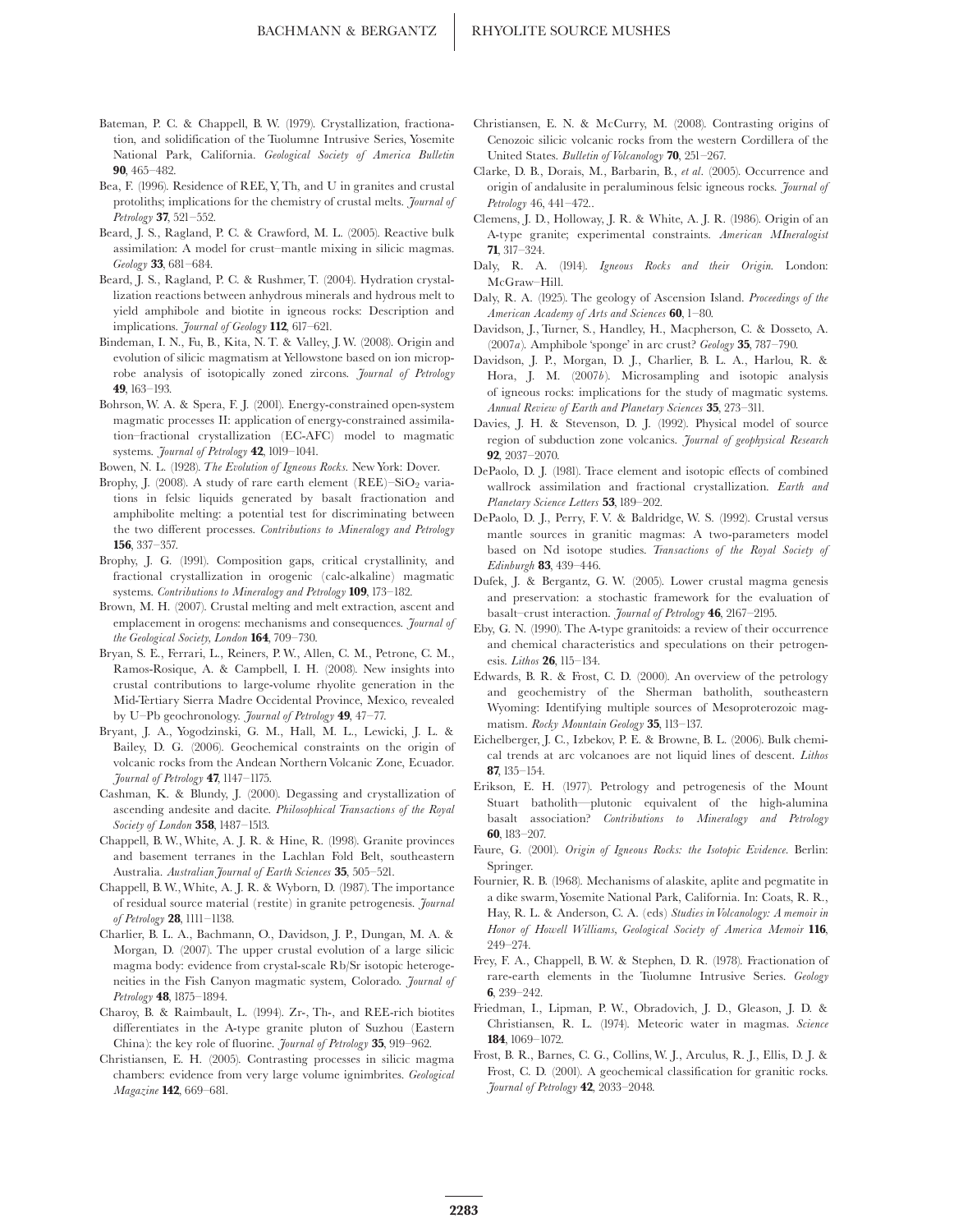- Frost, C. D. & Frost, B. R. (1997). Reduced rapakivi-type granites; the tholeiite connection. Geology 25, 647-650.
- Frost, C. D., Frost, B. R., Chamberlain, K. R. & Edwards, B. R. (1999). Petrogenesis of the 143 Ga Sherman Batholith, SE Wyoming, USA: a reduced, rapakivi-type anorogenic granite.  $Journal of Petrology **40**, 1771-1802.$
- Gaetani, G. A., Grove, T. L. & Bryan, W. B. (1993). The influence of water on the petrogenesis of subduction-related igneous rocks. Nature 365, 332-334.
- Geist, D., Howard, K. A. & Larson, P. (1995). The generation of oceanic rhyolites by crystal fractionation: the basalt^rhyolite association at Volcan Alcedo, Galapagos Archipelago. Journal of Petrology 36, 965-982.
- Gerlach, D. C., Frey, F. A., Moreno-Roa, H. & Lopez-Escobar, L. (1988). Recent volcanism in the Puyehue–Cordon Caulle region, Southern Andes, Chile (40°S): petrogenesis of evolved lavas. Journal of Petrology 29, 333-382.
- Ghiorso, M. S. & Sack, R. O. (1995). Chemical mass transfer in magmatic processes IV: A revised and internally consistent thermodynamic model for the interpolation and extrapolation of liquid-solid equilibria in magmatic systems at elevated temperatures and pressures. Contributions to Mineralogy and Petrology 119, 197-212.
- Gill, J. B. (1981). Orogenic Andesites and Plate Tectonics. Berlin: Springer.
- Glazner, A. F., Coleman, D. S. & Bartley, J. M. (2008). The tenuous connection between high-silica rhyolites and granodiorite plutons.  $Geology$  36, 1047-1050.
- Greene, A. R., Debari, S. M., Kelemen, P. B., Blusztajn, J. & Clift, P. D. (2006). A detailed geochemical study of island arc crust: the Talkeetna Arc Section, South-Central Alaska. Journal of  $Petrology$  47, 1051-1093.
- Gunnarsson, B., Marsh, B. D. & Taylor, H. P. U. R., Jr (1998). Generation of Icelandic rhyolites: silicic lavas from the Torfajokull central volcano. Journal of Volcanology and Geothermal Research 83,  $1-45$
- Hacker, B. R., Mehl, L., Kelemen, P. B., Rioux, M., Behn, M. D. & Luffi, P. (2008). Reconstruction of the Talkeetna intraoceanic arc of Alaska through thermobarometry. Journal of Geophysical Research 113, B03204, doi:10.1029/2007JB005208.
- Hibbard, M. J. & Watters, R. J. (1985). Fracturing and diking in incompletely crystallized granitic plutons. Lithos  $18$ , 1-12.
- Hildreth, W. (1979). The Bishop Tuff: evidence for the origin of the compositional zonation in silicic magma chambers. In: Chapin, C. E. & Elston, W. E. (eds) Ash-Flow Tuffs, Geological Society of America, Special Papers  $180$ , 43-76.
- Hildreth, W. (1981). Gradients in silicic magma chambers: Implications for lithospheric magmatism. Journal of Geophysical Research 86, 10153-10192.
- Hildreth, W. (2004). Volcanological perspectives on Long Valley, Mammoth Mountain, and Mono Craters: several contiguous but discrete systems. Journal of Volcanology and Geothermal Research 136, 169-198.
- Hildreth, W. S. (2007). Quaternary Magmatism in the Cascades-Geological Perspectives. US Geological Survey, Professional Papers 1744.
- Hildreth, W. S. & Moorbath, S. (1988). Crustal contributions to arc magmatism in the Andes of Central Chile. Contributions to Mineralogy and Petrology 98, 455-499.
- Hildreth,W. S. & Wilson, C. J. N. (2007). Compositional zoning in the Bishop Tuff. Journal of Petrology 48, 951-999.
- Holloway, J. R. & Burnham, C. W. (1972). Melting relations of basalt with equilibrium water pressure less than total pressure. *Journal du* Petrole  $13$ ,  $1-29$ .
- Jagoutz, O., Müntener, O., Ulmer, P., Pettke, T., Burg, J.-P., Dawood, H. & Hussain, S. (2007). Petrology and mineral chemistry of lower crustal intrusions: the Chilas Complex, Kohistan (NW Pakistan). Journal of Petrology  $48$ , 1895–1953.
- Jahns, R. H. & Tuttle, O. F. (1963). Layered pegmatites^ aplites intrusives. Mineralogical Society of America, Special Paper 1, 78-92.
- Johannes,W. & Holtz, F. (1996). Petrogenesis and Experimental Petrology of Granitic Rocks. Berlin: Springer, 335 pp.
- King, P. L., Chappell, B. W., Allen, C. M. & White, A. J. R. (2001). Are A-type granites the high-temperature felsic granites? Evidence from fractionated granites of the Wangrah Suite. Australian Journal of Earth Sciences  $48.501 - 514.$
- Kushiro, I. (2001). Partial melting experiments on peridotite and origin of mid-ocean ridge basalt. Annual Review of Earth and Planetary Sciences  $29$ , 71-107.
- Lees, J. M. (2007). Seismic tomography of magmatic systems. Journal of Volcanology and Geothermal Research  $167$ , 37-56.
- Lindsay, J. M., Schmitt, A. K., Trumbull, R. B., De Silva, S. L., Siebel, W. & Emmermann, R. (2001). Magmatic evolution of the La Pacana caldera system, Central Andes, Chile: Compositional variation of two cogenetic, large-volume felsic ignimbrites. Journal of Petrology  $42, 459 - 486.$
- Lipman, P. W. (1984). The roots of ash-flow calderas in western North America: windows into the tops of granitic batholiths. Journal of Geophysical Research  $89$ (B10), 8801-8841.
- Lipman, P. W. (1987). Rare-earth-element compositions of Cenozoic volcanic rocks in the southern Rocky Mountains and adjacent areas. US Geological Survey Bulletin 1668, 1-23.
- Lipman, P.W. (2007). Incremental assembly and prolonged consolidation of Cordilleran magma chambers: Evidence from the Southern Rocky Mountain volcanic field. Geosphere 3, 1^29.
- Lipman, P. W., Dungan, M. A. & Bachmann, O. (1997). Comagmatic granophyric granite in the Fish Canyon Tuff, Colorado: Implications for magma-chamber processes during a large ashflow eruption. Geology 25, 915-918.
- Mahood, G. A., Nibler, G. E. & Halliday, A. N. (1996). Zoning patterns and petrologic processes in peraluminous magma chambers; Hall Canyon Pluton, Panamint Mountains, California. Geological Society of America Bulletin 108, 437-453.
- Marsh, B. D. (1981). On the crystallinity, probability of occurrence, and rheology of lava and magma. Contributions to Mineralogy and  $Petrology$  78, 85-98.
- Marsh, B. D. (2004). A magmatic mush column Rosetta Stone: the McMurdo Dry Valleys of Antarctica. EOS Transactions, American Geophysical Union 85, 497-502.
- Maughan, L. L., Christiansen, E. H., Best, M. G., Gromme, C. S., Deino, A. L. & Tingey, D. G. (2002). The Oligocene Lund Tuff, Great Basin, USA: a very large volume monotonous intermediate. Journal of Volcanology and Geothermal Research 113, 129-157.
- McKenzie, D. P. (1985). The extraction of magma from the crust and mantle. Earth and Planetary Science Letters  $74.81-91.$
- McNulty, B. A., Tobish, O. T., Cruden, A. R. & Gilder, S. (2000). Multi-stage emplacement of the Mount Givens pluton, central Sierra Nevada batholith, California. Geological Society of America Bulletin 112, 119-135.
- Miller, C. F., Meschter McDowell, S. & Mapes, R.W. (2003). Hot and cold granites? Implications of zircon saturation temperatures and preservation of inheritance. Geology 31, 529-532.
- Miller, C. F. & Mittlefehldt, D. W. (1984). Extreme fractionation in felsic magma chambers: a product of liquid-state diffusion or